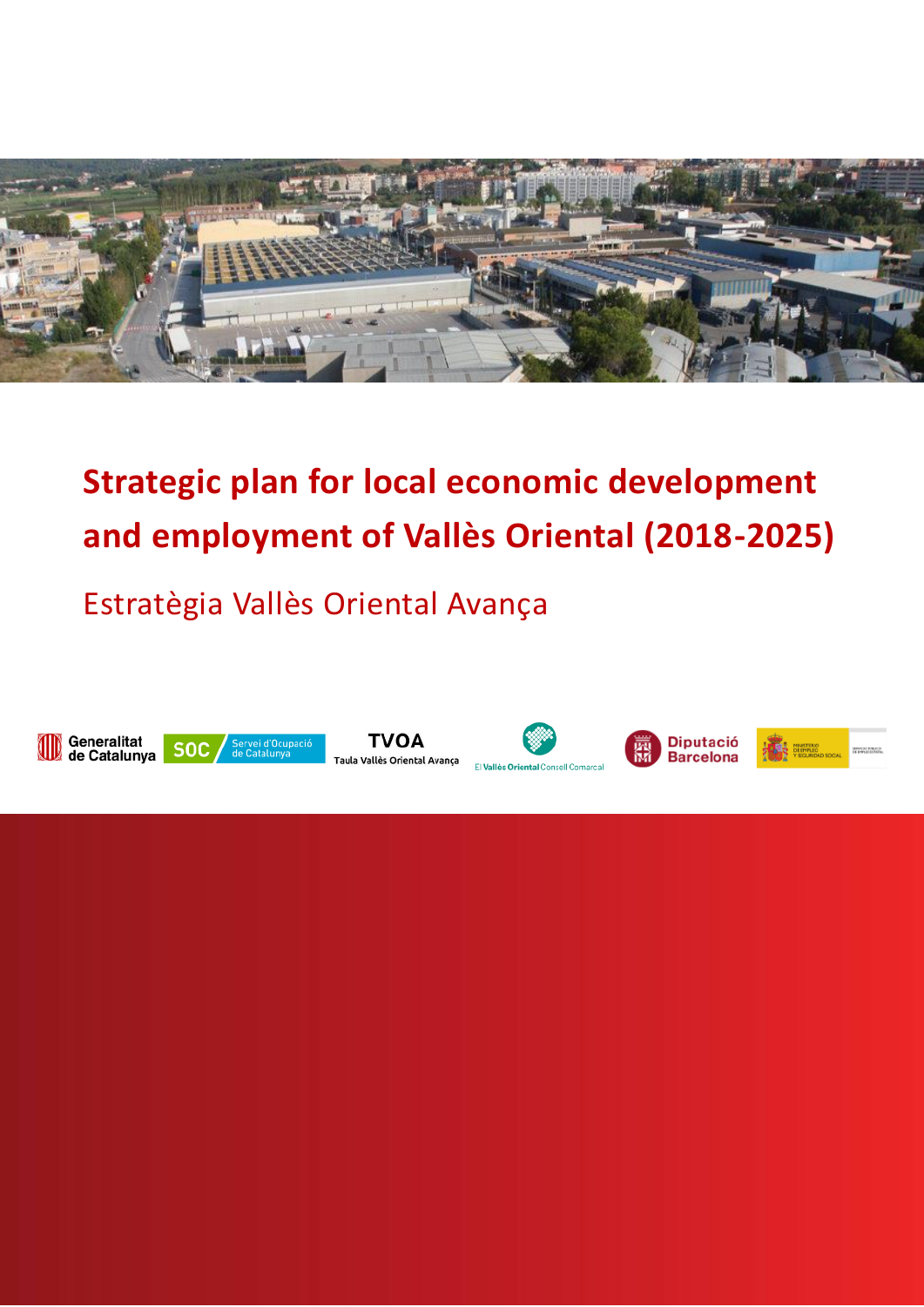# ÍNDEX

| $\mathbf{1}$   |       |  |
|----------------|-------|--|
| 2 <sup>1</sup> |       |  |
|                | 2.1   |  |
|                | 2.2   |  |
|                | 2.3   |  |
| 3              |       |  |
|                | 3.1   |  |
|                | 3.1.1 |  |
|                | 3.1.2 |  |
|                | 3.1.3 |  |
|                | 3.1.4 |  |
|                | 3.1.5 |  |
|                | 3.1.6 |  |
|                | 3.2   |  |

© Equip tècnic de Daleph.

Aquest projecte està subvencionat pel Servei Públic d'ocupació de Catalunya en el marc dels Programes de suport al desenvolupament local.



SOC / Servei d'Ocupació de Catalunya

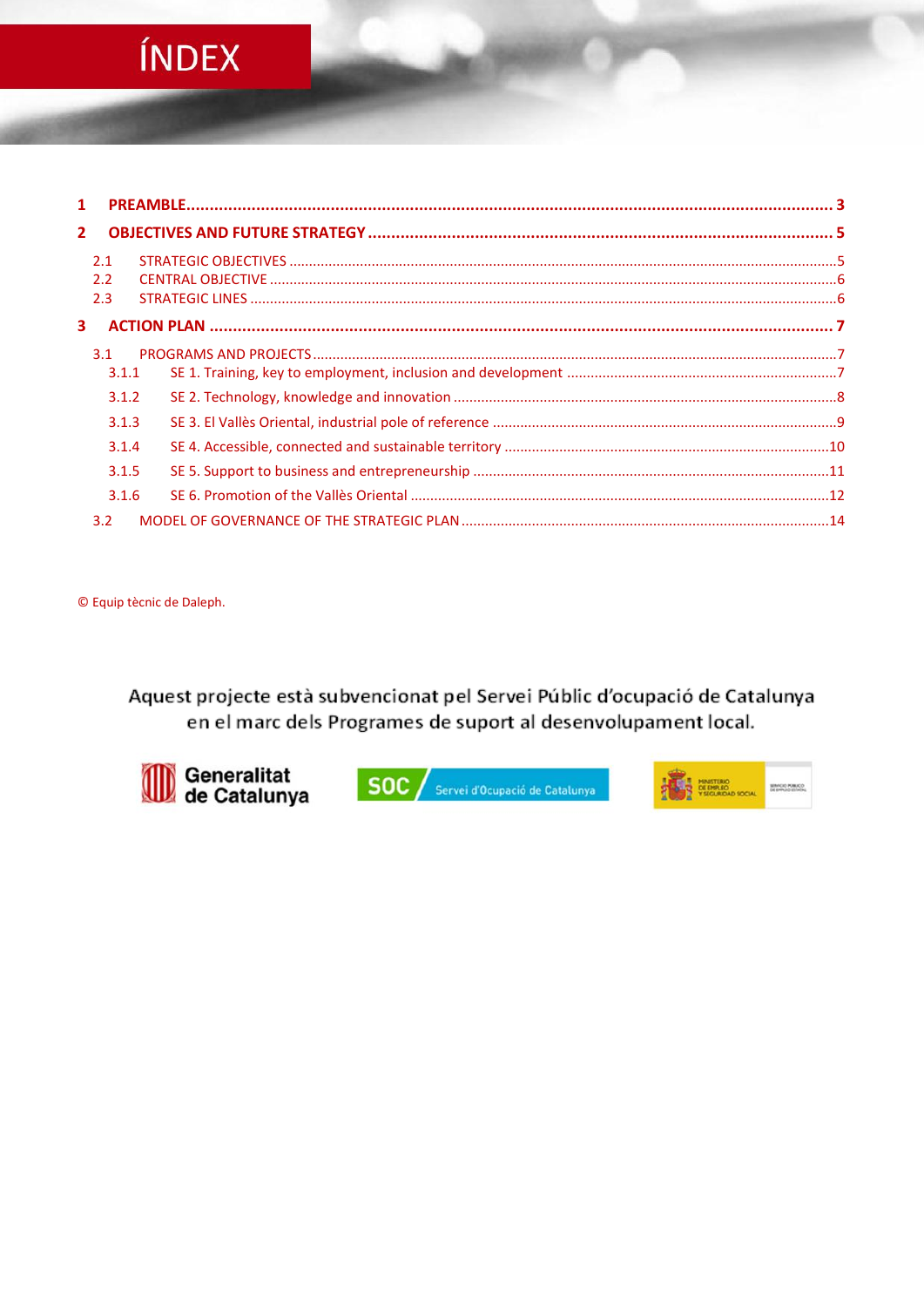# <span id="page-2-0"></span>**1 PREAMBLE**

This document contains the **Strategic plan for local economic development and employment of Vallès Oriental**, promoted by the Vallès Oriental Regional Council and the Vallès Oriental Avança (TVOA) Table.

The Strategic Plan is part of the Local Development Support Programs, in the line of the Support and Accompaniment Program for Strategic Planning, promoted by the Catalan Employment Service (SOC).

The objectives of the Strategic Plan have been:

- Obtain a socio-economic diagnosis of the region.
- Identify the main challenges and opportunities facing the territory.
- Define and agree on the growth model of the region based on the analysis of its situation.
- Involve the agents of the territory and the citizens, promoting with different mechanisms, their participation throughout the development of the tasks and presentation of the final results.
- To articulate an action plan based on the objective and the strategic lines, quantify the resources necessary to execute it and identify the set of agents involved for its implementation.

Regarding its content, this document is structured as follows:

- 1. Strategic objectives.
- 2. Strategic lines.
- 3. Action Plan.
- 4. Plan governance model.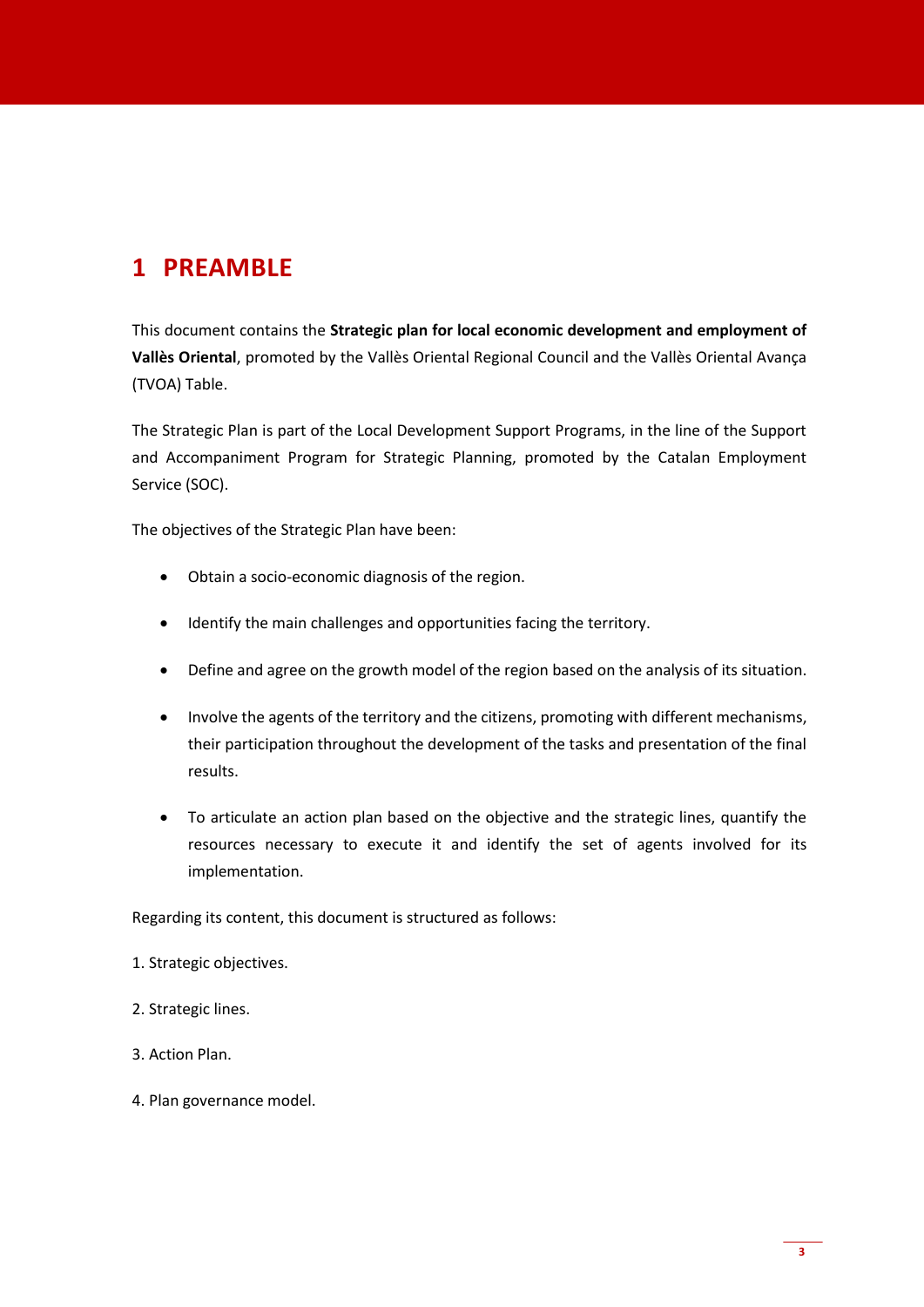From a methodological point of view, the Strategic Plan has used both quantitative techniques (analysis of statistical information collections) and qualitative (interviews, working groups, technical return sessions, prioritization and assessment surveys for participants, etc.) and It has had the participation of public agents (technicians and political representatives of the different local administrations of the region) and private (business network, associations of collectives, etc.).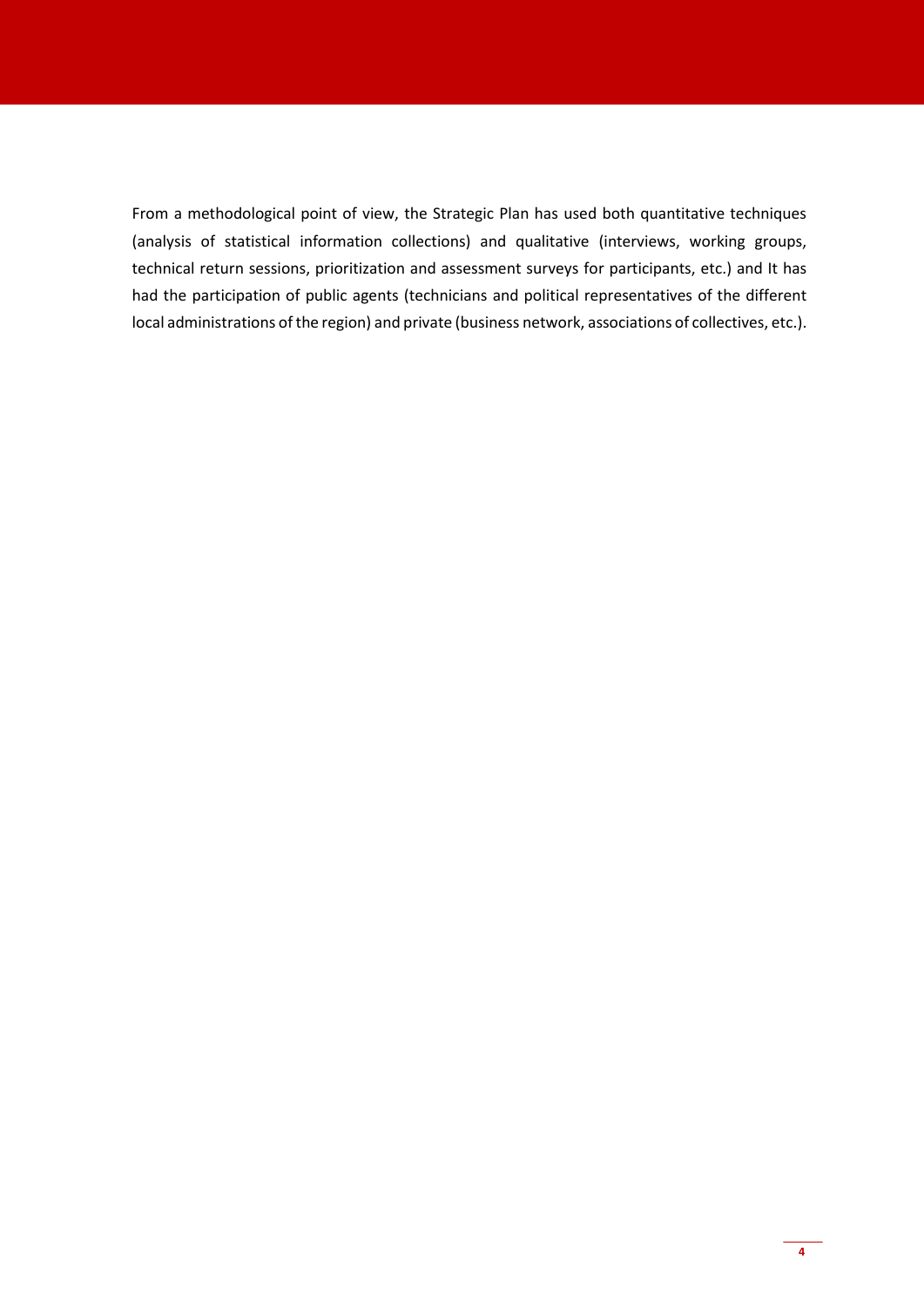# <span id="page-4-0"></span>**2 OBJECTIVES AND FUTURE STRATEGY**

## <span id="page-4-1"></span>**2.1 Strategic objectives**

- OE1. FORMING a society geared towards continuous improvement and the ability to adapt to the new challenges.
- OE2. Create EMPLOYMENT generating quality employment, sustainable and inclusive.
- OE3. Foster CREATIVITY; INNOVATION culture, entrepreneurship and support for talent.
- OE4. Forging a business fabric STRUCTURED TO THE TERRITORY with the capacity to generate wealth, singularity and PROMOTION of the Region.
- OE5. To consolidate the region as INDUSTRIAL POLICE AND ECONOMIC CENTRALITY, supporting diversification and with a determined commitment to the specialization to project Vallès Oriental as a reference in key economic sectors of the territory.
- OE6. Promote the JOINT WORK of public and private actors to build and manage a common territorial story.
- OE7: Promote EMERGING AND CONSOLIDATED ECONOMIC AND SECTOR ACTIVITIES in the region.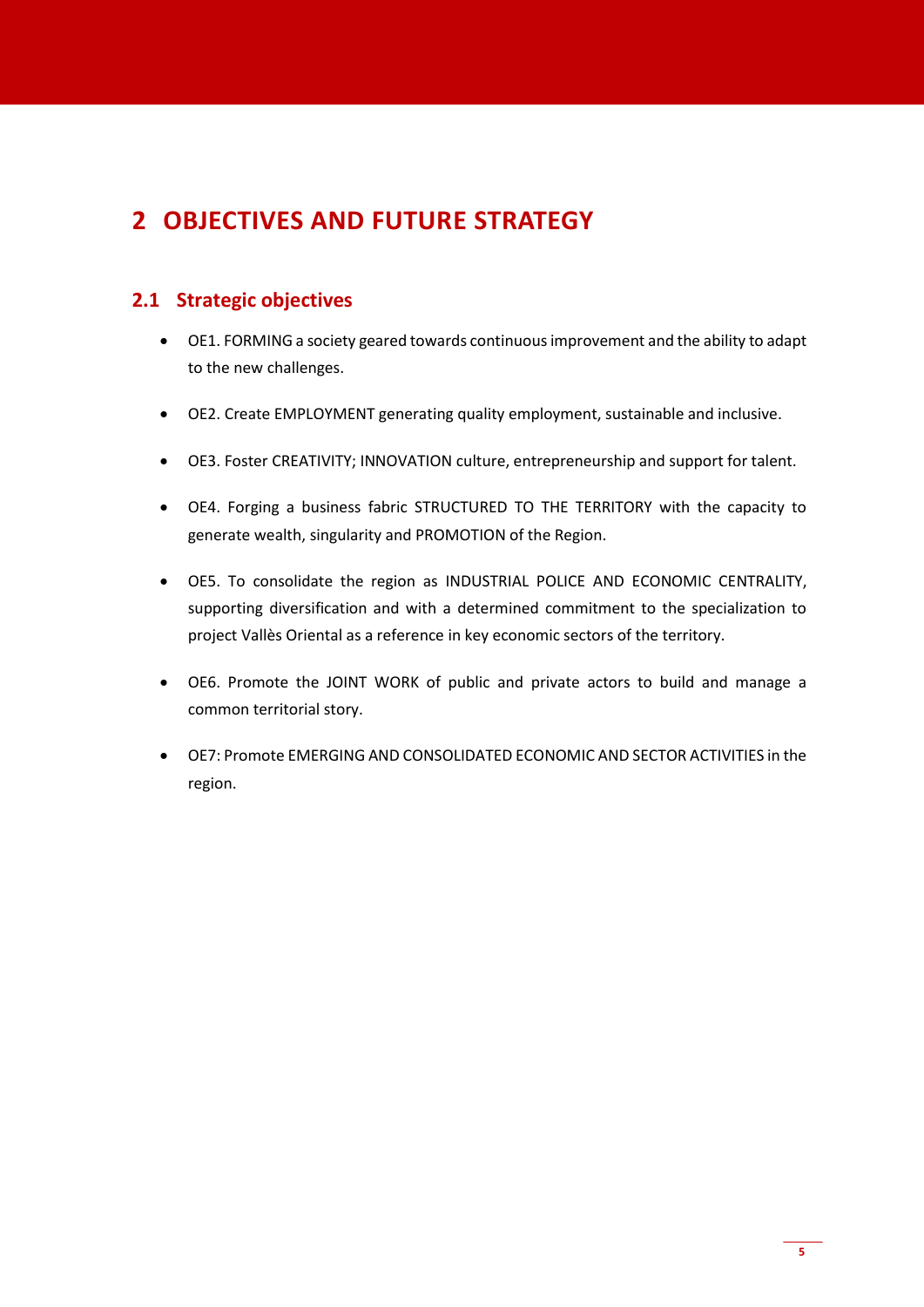## <span id="page-5-0"></span>**2.2 Central objective**

To project the Vallès Oriental as a Territory of Opportunities, Creation and Innovation, reinforcing its character as an industrial pole and its business spirit; consolidate the region as a space for business diversification and prepare an economic environment that is a national and international benchmark for specialization, singularity and originality in economic, current and future sectors, as a key link to the creation of wealth and employment Sustainably and integratively.

To project the Vallès Oriental as a Space for People by placing people in the centre of their eyes; discovering their values as economic actors, investment engines, generators of leadership and promoters of their land. Thinking about people as agents of social transformation and drivers of actions and joint governance; thinking of people as detonators of a region that is synonymous with Welfare.

### <span id="page-5-1"></span>**2.3 Strategic lines**

Below is the proposal of Strategic Lines and Action Programs derived from the Diagnosis Work and Prospective Work Groups carried out within the framework of the project.

In total, 6 strategic lines and 16 programs are identified:

| SL 1. TRAINING, KEY<br>FOR EMPLOYMENT,<br><b>INCLUSION AND</b><br><b>DEVELOPMENT</b> | SL 2. TECHNOLOGY,<br><b>KNOWLEDGE AND</b><br><b>INNOVATION</b>                                  | SL 3. El Vallès<br><b>Oriental, REFERENCE</b><br><b>INDUSTRIAL POL</b> |
|--------------------------------------------------------------------------------------|-------------------------------------------------------------------------------------------------|------------------------------------------------------------------------|
| SL 4. ACCESSIBLE,<br><b>CONNECTED AND</b><br><b>SUSTAINABLE</b><br><b>TERRITORY</b>  | <b>SL 5. SUPPORT TO THE</b><br><b>BUSINESS NEGATIVE</b><br><b>AND THE</b><br><b>EMPRENEDORY</b> | <b>SL 6. PROMOTION OF</b><br><b>VALLÈS ORIENTAL</b>                    |

CROSS CHANGE FACTOR: GOVERNANCE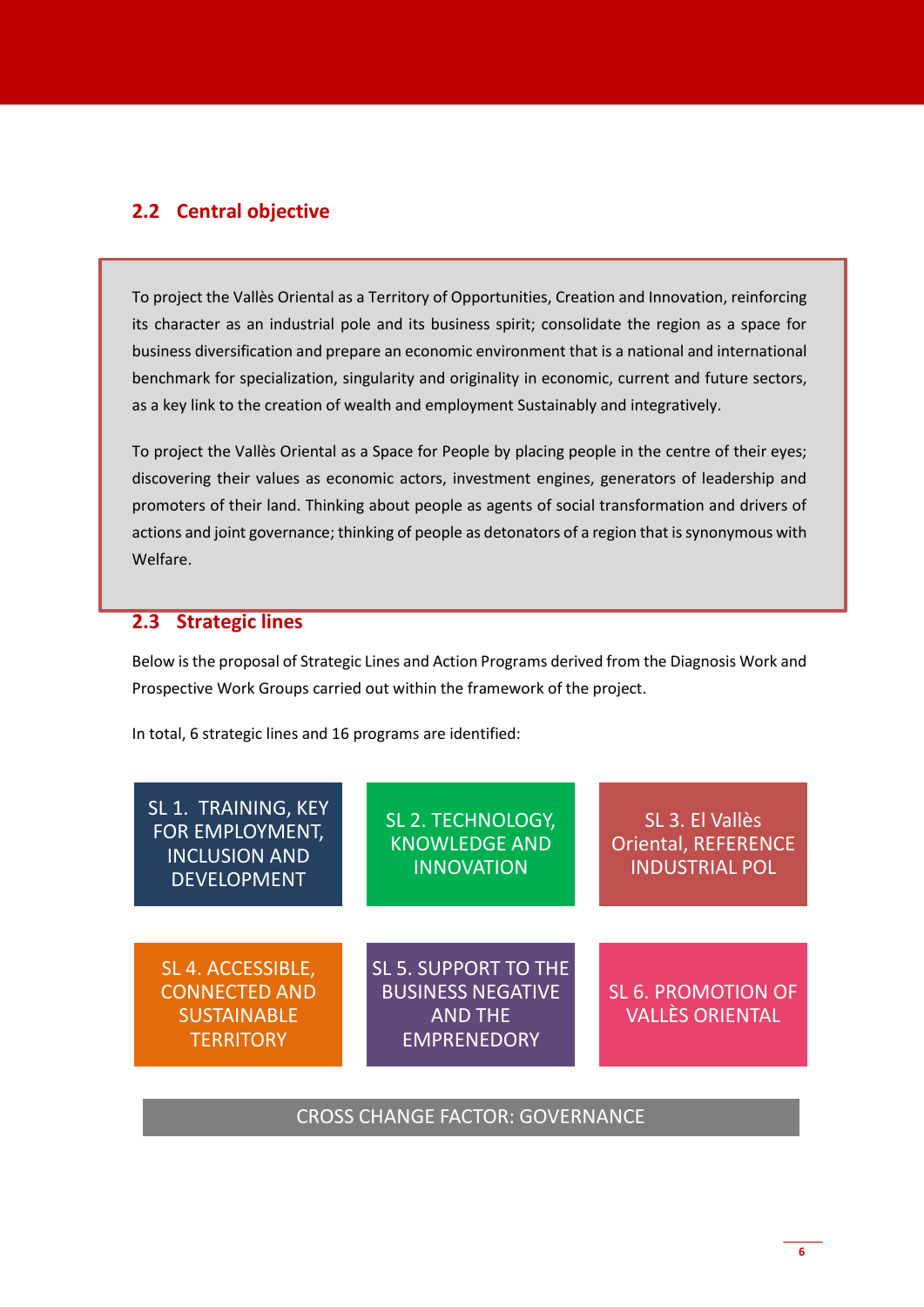# <span id="page-6-0"></span>**3 ACTION PLAN**

# <span id="page-6-1"></span>**3.1 Strategic lines, Programs and projects**

### <span id="page-6-2"></span>**3.1.1 SL 1. Training, key to employment, inclusion and development**

**Program 1.1 Improve employability,** 

**especially for groups with higher insertion difficulties**

**Program 1.2 Recovery, adequacy and access to vocational, university and continuous training**

**Program 1.3 Alliances between the public** 

**administration, companies and training centers**

#### **Program 1.1: Improve employability, especially for groups with higher insertion difficulties**

1. Stable information systems for the analysis and prospection of labor market opportunities and training needs.

2. Creation of a regional network of labor orientation and intermediation services with regular coordination mechanisms

3. Plan for dissemination and promotion of the regional training offer

4. Application of contracting criteria and social clauses by the administration

5. Bonuses and incentives for the recruitment of people in a situation of socio-economic vulnerability and risk of exclusion.

#### **Program 1.2: Recovery, adequacy and access to vocational, university and continuous training**

6. Adaptation of the offer of face-to-face and dual vocational training to the needs of the business community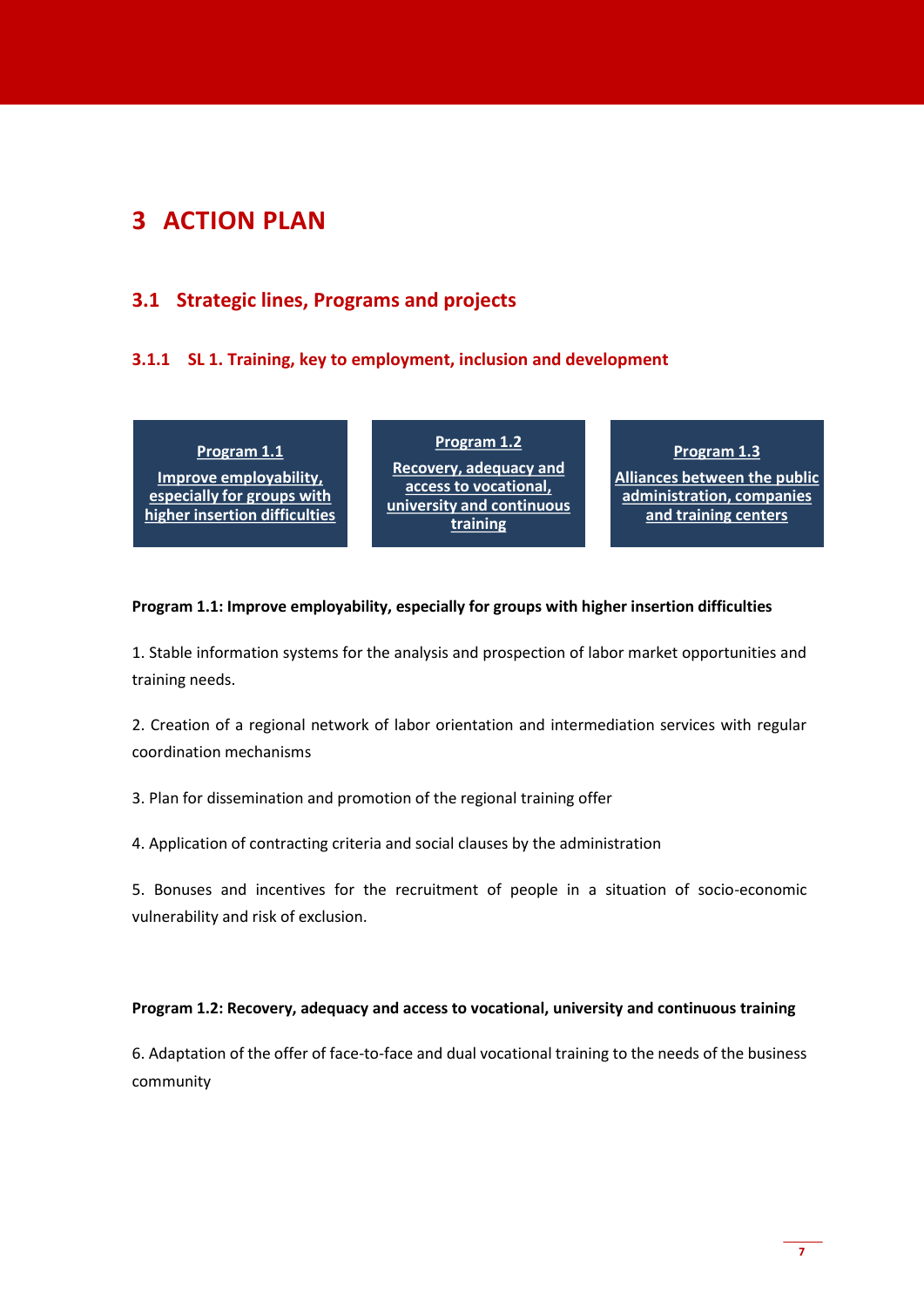7. Promotion of the recognition and prestige of the degrees of FP and the certificates of professionalism

8. Creation of an area of regional coordination of the FP

9. Implement new cycles, courses and related training specialties

10. Dissemination actions of the validation and accreditation system of the certificates of professionalism.

11. Dissemination and practical training to promote the training bonus available to companies.

#### **Program 1.3: Alliances between the public administration, companies and training centers**

12. Establishment of periodic coordination between local administrations in the educational and employment fields

#### <span id="page-7-0"></span>**3.1.2 SL 2. Technology, knowledge and innovation**

#### **Program 2.1: Promotion and positioning in innovation**

1. Creation and adaptation of the portfolio of support services for business innovation and internationalization

#### **Program 2.2: Promotion of R + D + i, and networks and ecosystems of innovation**

2. Regional leadership for the realization of strategic and specialized projects in key sectors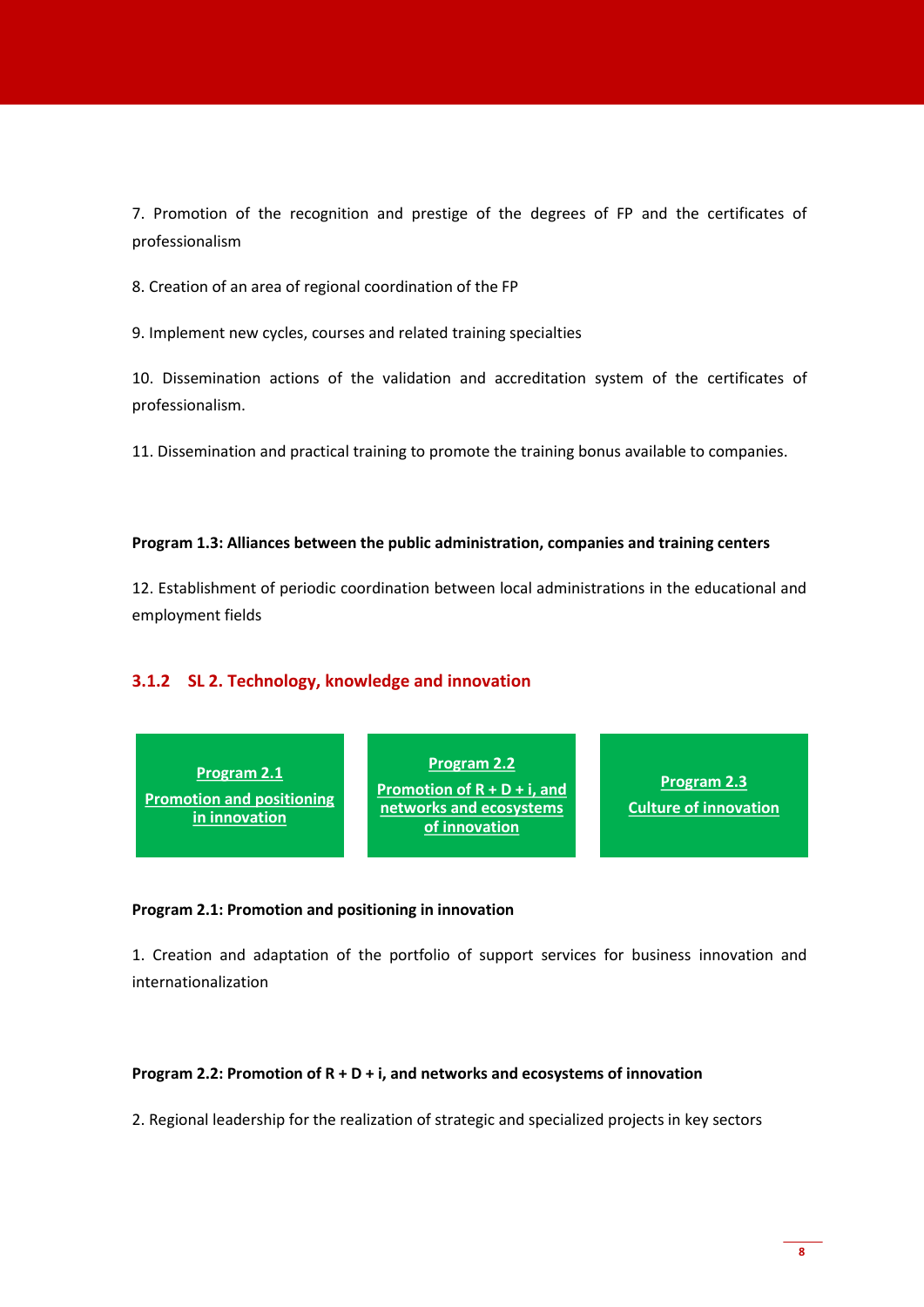3. Actions supporting business cooperation and the emergence of clusters and innovation districts in key sectors

4. Create spaces for collaboration, experimentation and the transfer of knowledge between companies, public administrations and society.

#### **Program 2.3: Culture of innovation**

5. Awareness program in schools / schools for the promotion of the culture of innovation

6. Awareness program with companies (in particular SMEs) to highlight the importance of innovation.

### <span id="page-8-0"></span>**3.1.3 SL 3. El Vallès Oriental, industrial pole of reference**

|  | Program 3.1<br><b>Equipped industrial estates</b> | <b>Program 3.2</b><br>More cohesive industrial<br>sector | Program 3.3<br><b>Regional support to the</b><br>industrial sector |
|--|---------------------------------------------------|----------------------------------------------------------|--------------------------------------------------------------------|
|--|---------------------------------------------------|----------------------------------------------------------|--------------------------------------------------------------------|

#### **Program 3.1: Equipped industrial estates**

1. Impulse to plans of renovation of industrial estates

2. Industrial mainting programs with the exchange of experiences between advanced Industrial estates and Industrial estates with deficits.

3. Regional coordination for the harmonization of the conditions of urbanization, signaling, and of basic services of the Industrial estates.

4. Evaluation and promotion of the certification of quality in the industrial estates.

#### **Program 3.2: Cohesive industrial sector**

5. Promotion of business associations.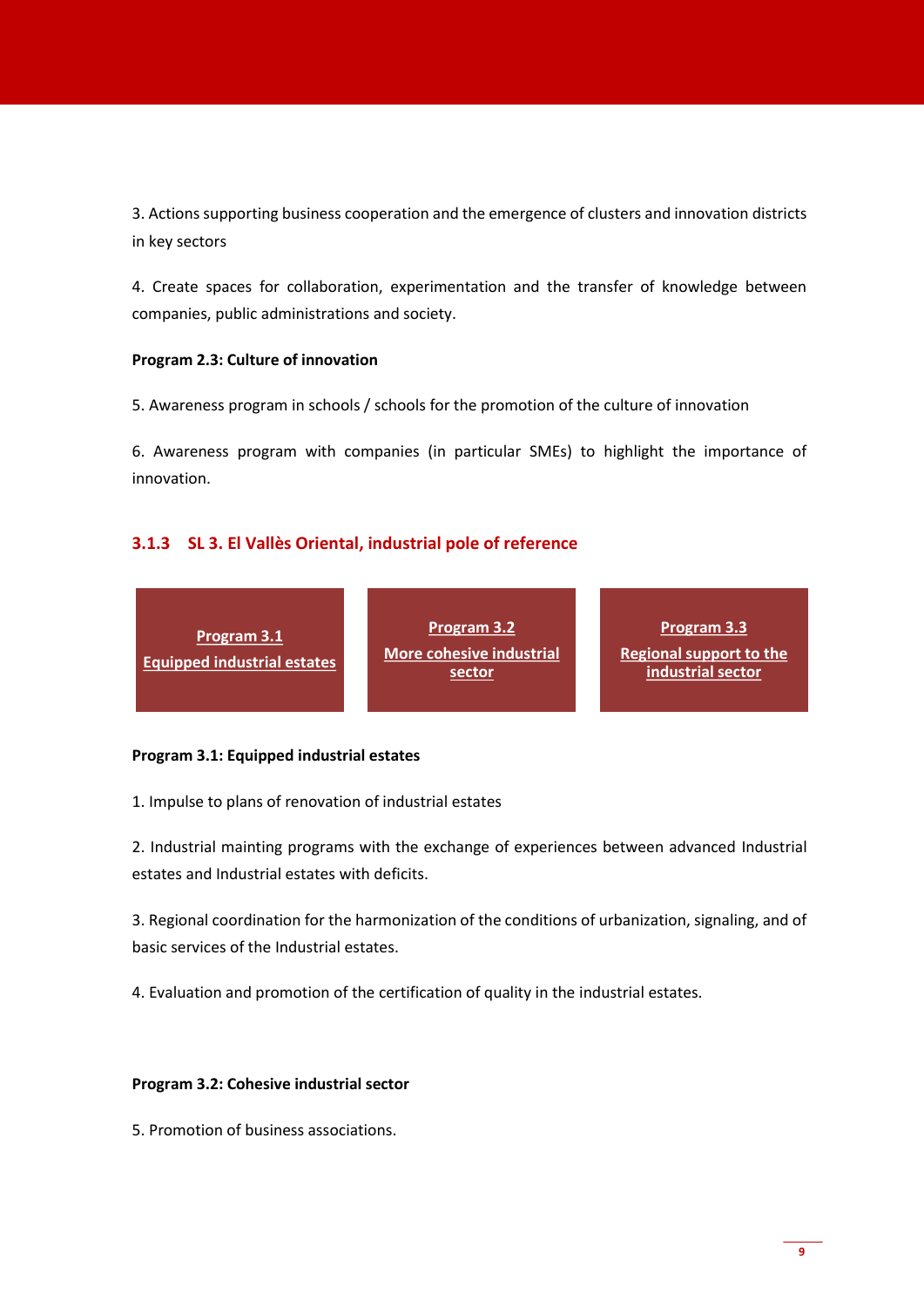- 6. Establishment of collaborations with other territories aligned industrially.
- 7. Promotion, dissemination and regular updating of the Polygons Portal.

#### **Program 3.3: Regional support to the industrial sector**

8. Promotion, dissemination and regular updating of the Polygons Portal.

9. Impulse to a unit of local work in charge of the development of the plans of capture of companies

10. Support to circular economics initiatives with the search for funding, training and support.

11. Support for digital transformation and industry 4.0 with the search for financing, training and accompaniment.

#### <span id="page-9-0"></span>**3.1.4 SL 4. Accessible, connected and sustainable territory**



**Program 4.2 Efficient mobility**

#### **Program 4.1: Improvement of accessibility to Industrial estates**

- 1. Drafting of a plan for improving accessibility to Industrial estates
- 2. Impulse to the Mobility Plans of Polygons.
- 3. Support for the elaboration of Company Displacement Plans through incentives and bonuses.

4. Improvement of urbanization conditions for pedestrians and cyclists in access to Industrial estates.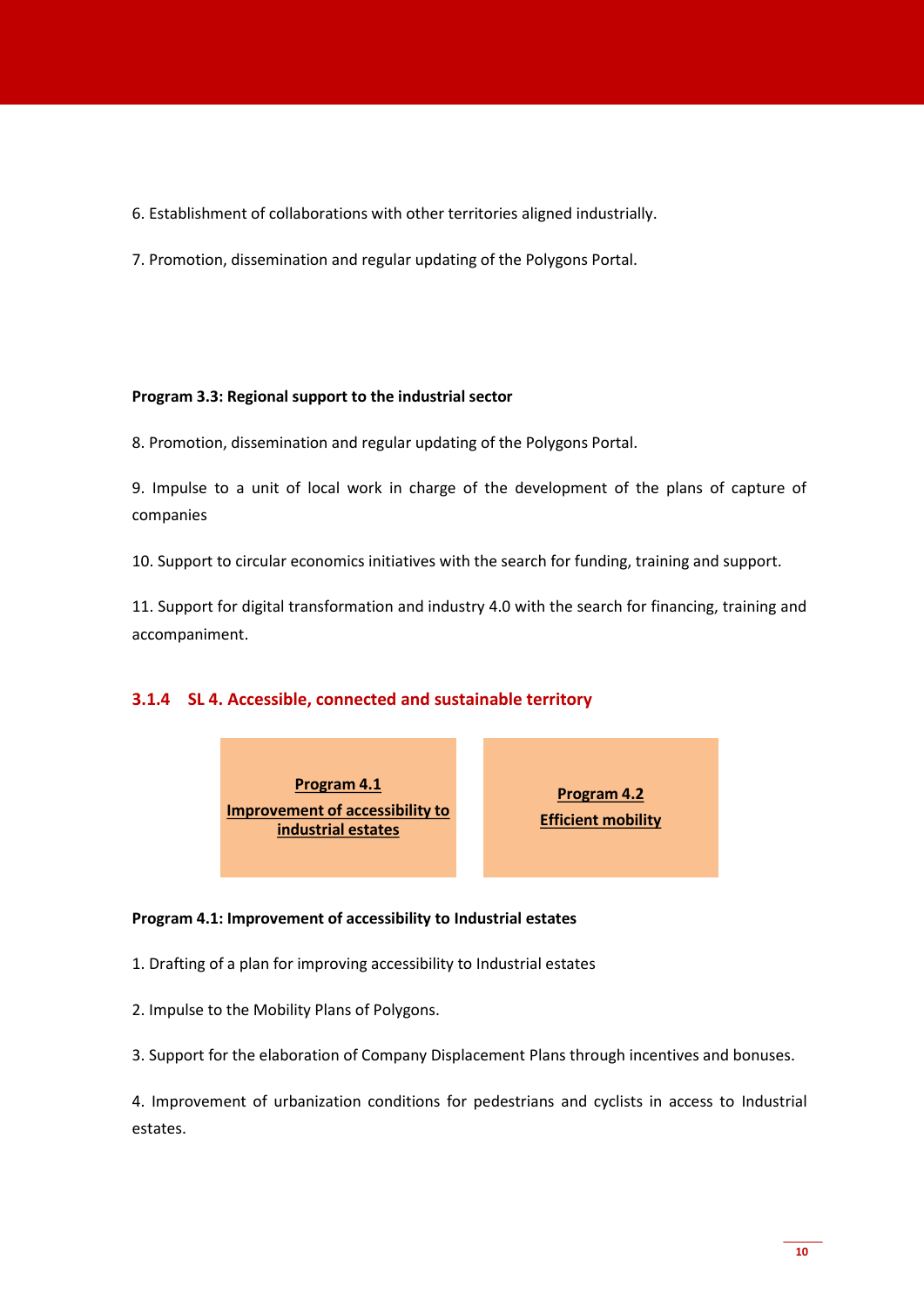5. Impulse to bicycle mobility mobility systems for access from the railway stations, and from the nuclei near the Industrial estates.

#### **Program 4.2: Efficient mobility**

6. Improvement of the information on the offer of public transport

7. Follow-up of the advances in the implementation of the actions included in the Specific Plan for Mobility of the Vallès

8. Awareness-raising and awareness-raising work in favour of more sustainable modes of transport between citizens and business people.

9. Harmonization in the deployment of a network of recharging points for electric vehicles.

10. Impulse to the integrated management of the network of dissuasive parking lots in the railway stations.

#### <span id="page-10-0"></span>**3.1.5 SL5. Support to business and entrepreneurship**

**Program 5.1 Policies and services for companies**

**Program 5.2 Support and promotion of entrepreneurship**

#### **Program 5.1: Policies and services for companies**

1. Creation of a regional network for the company with specialized services and resources

2. Definition of regular technical exchange and training spaces to exchange information about support programs for the company

3. Drafting of a Communication Plan to give visibility to the support services of the company and entrepreneurship of the region.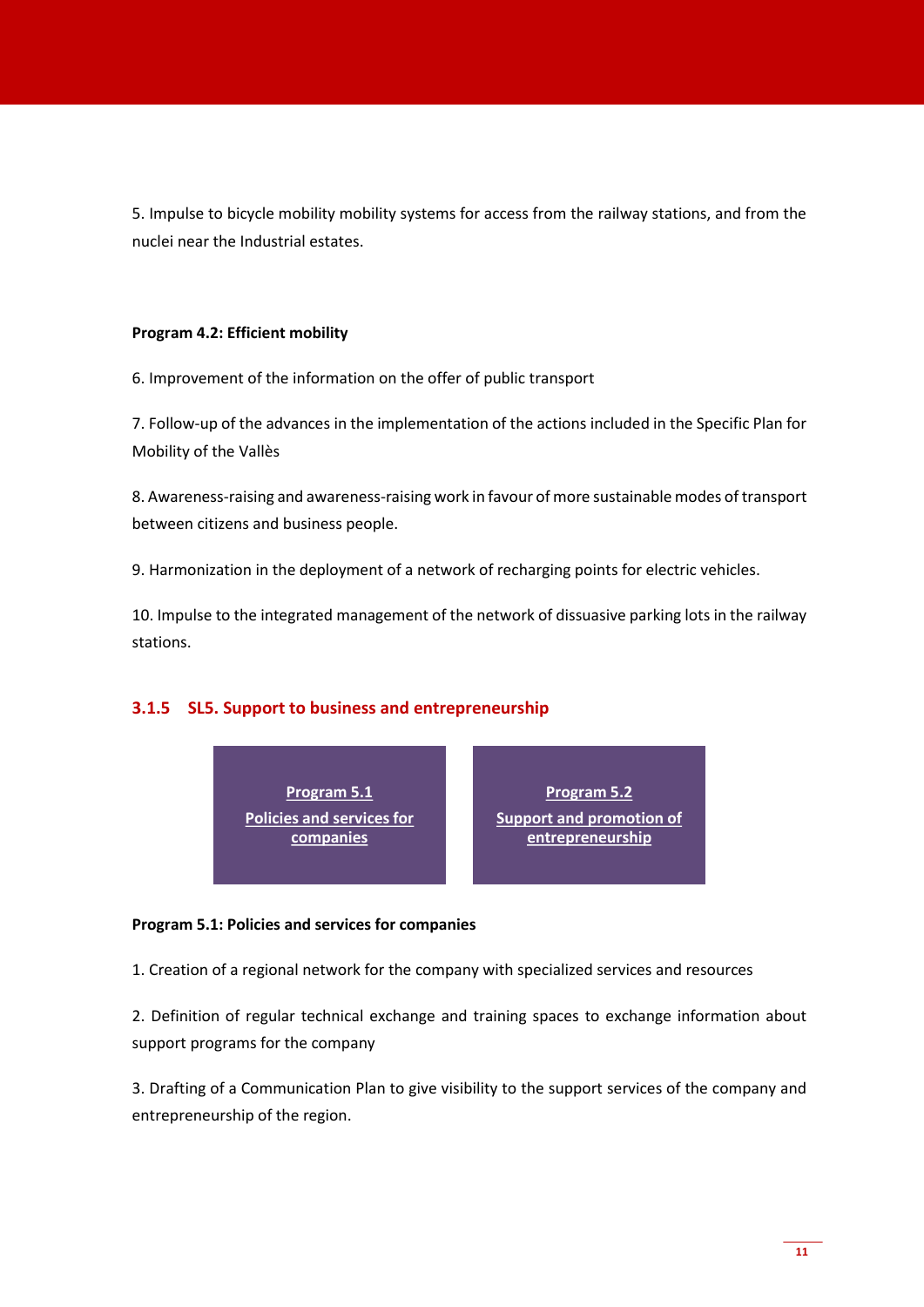4. Definition of a business information model (census update) shared between administrations and other agents in the region.

5. Support and support actions for the internationalization of business initiatives with the highest potential of the region.

#### **Program 5.2: Support and promotion of entrepreneurship**

6. Programming of actions for the promotion of entrepreneurship and the vocations of young people to the schools and institutes

7. Individualized counselling services to the company and new entrepreneurs for their consolidation

8. Actions supporting the emergence of new ESS projects and initiatives in Vallès Oriental.

9. Mentoring and generational exchange activities in business projects

#### <span id="page-11-0"></span>**3.1.6 SL6. Promotion of Vallès Oriental**

| Program 6.1<br><b>Promotion and</b><br>communication instruments<br>of the Vallès Oriental | <b>Program 6.2</b><br><b>Tourism and product</b><br>creation | <b>Program 6.3</b><br><b>Business destination</b> |
|--------------------------------------------------------------------------------------------|--------------------------------------------------------------|---------------------------------------------------|
|--------------------------------------------------------------------------------------------|--------------------------------------------------------------|---------------------------------------------------|

#### **Program 6.1: Promotion and communication instruments of the Vallès Oriental**

- 1. Definition of the promotional and communication tools of Vallès Oriental
- 2. Shared management of regional promotion tools in Vallès Oriental
- 3. Preparation of a catalog of business promotion, digital and shared between administrations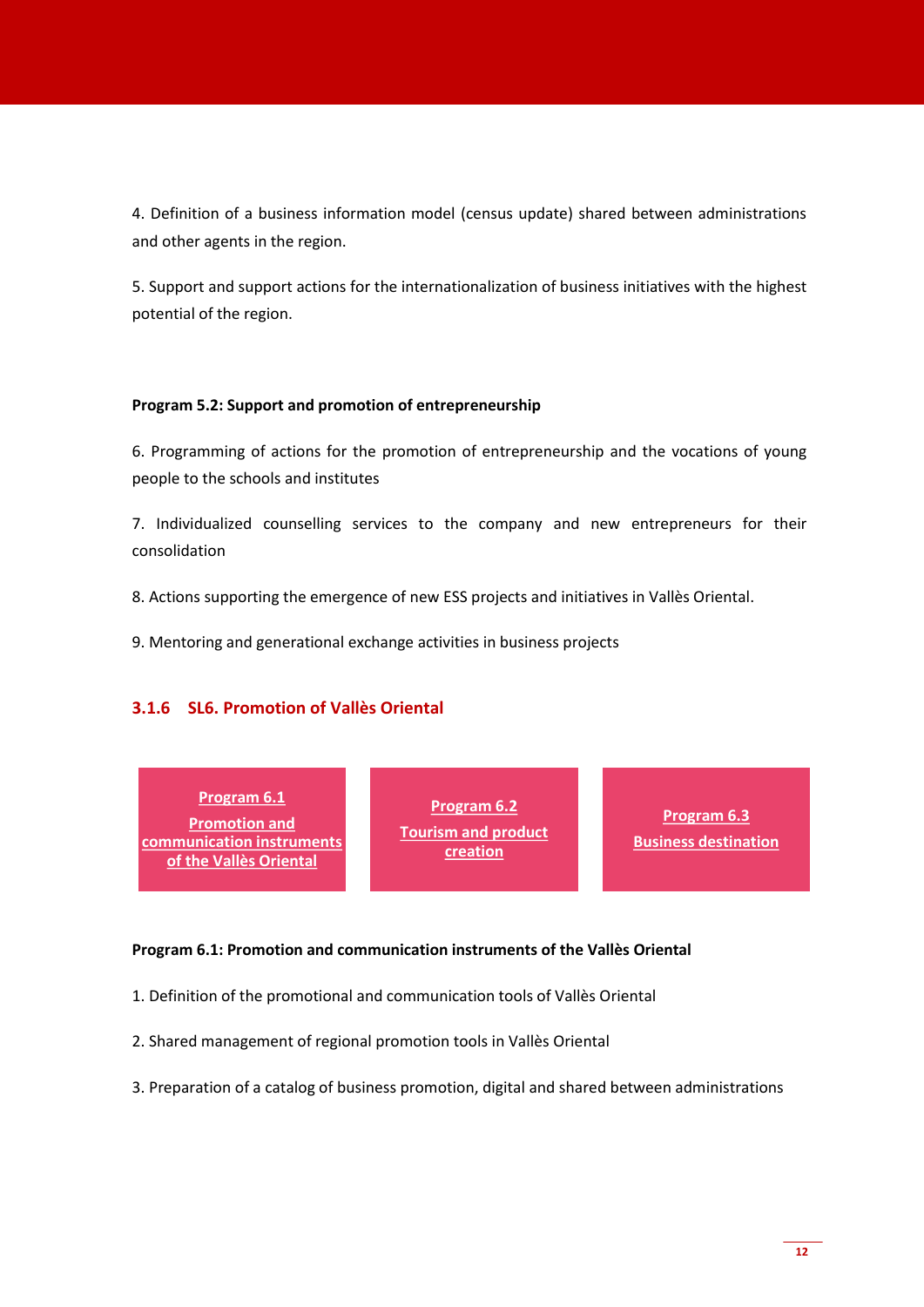#### **Program 6.2: Tourism and product creation**

4. Completion of a Regional Communication Plan and promotional and singular campaigns in the welfare environment

5. Reinforcement of the institutional collaboration in matters of tourism to generate more complementary between administrations

6. Design and commercialization of tourist routes and experiences

7. Specific actions to support gastronomic tourism, fairs and traditional commerce of agri-food products of proximity.

8. Obtaining environmental quality certifications at the municipal level.

#### **Program 6.3: Business destination**

9. Campaigns of positioning and external promotion to attract business activity

10. Realization of small and medium size business fairs in the area of strategic economic sectors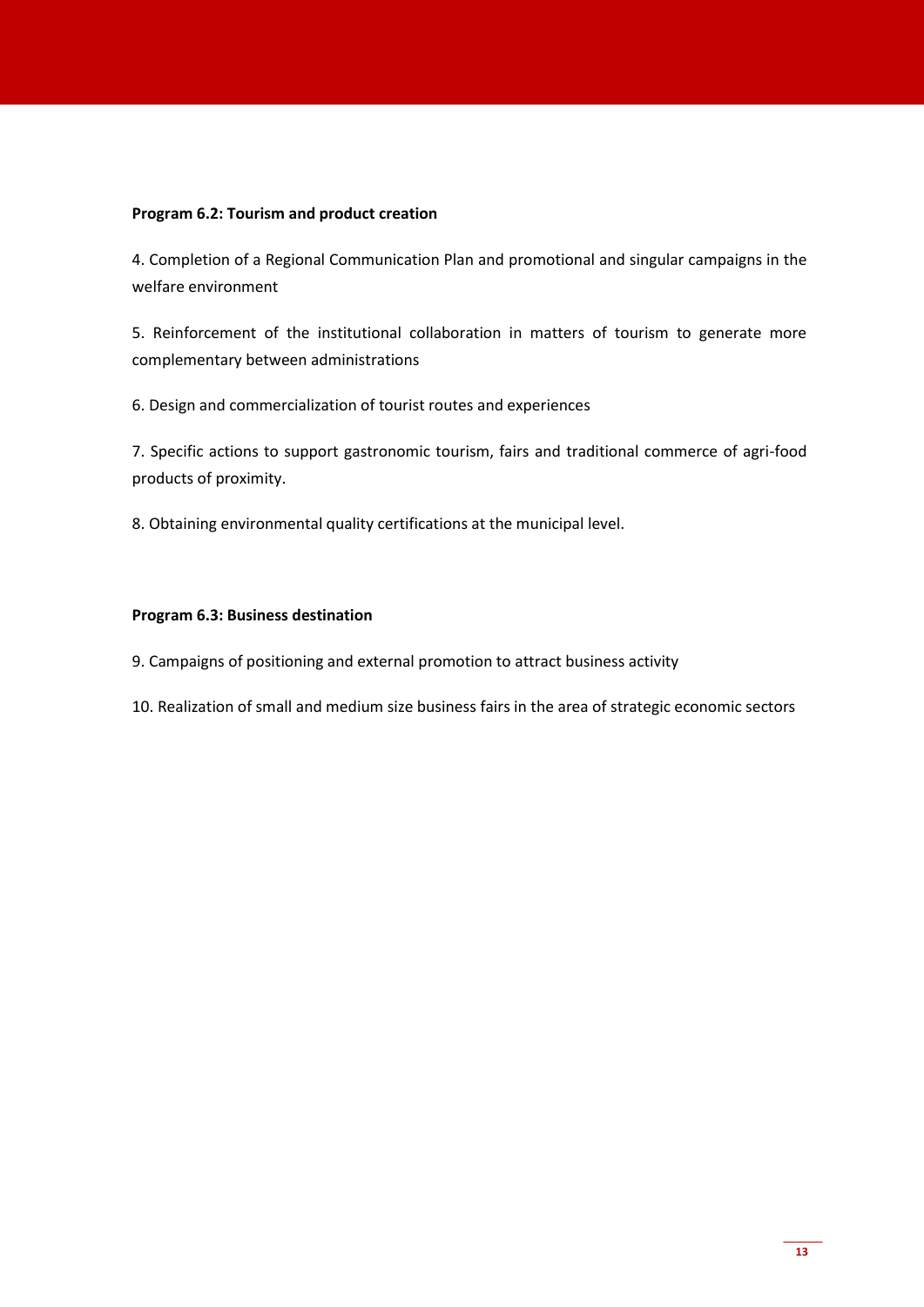## <span id="page-13-0"></span>**3.2 Model of governance of the Strategic Plan**

One of the main tools for governance and monitoring of the implementation of the Strategic Plan is the use of the coordination spaces and work tables existing within the framework of the TVOA. In this sense, the model of governance raised is based on the leadership of the Executive Committee of the TVOA, which plays the strategic direction of the Plan and is in charge of promoting its coordination and development.

The table will also be supported by the TVOA Plenary, which will exercise the maximum functions of decision and participation and will have the power to supervise the development of the plan and formulate new proposals throughout its implementation.



#### **Map of governance bodies**

From a technical perspective, the Plan will be structured through the Technical Commission and 4 work commissions. The technical commission will be responsible for implementing the operational structure of the plan, supervising the work commissions and preparing the monitoring reports. For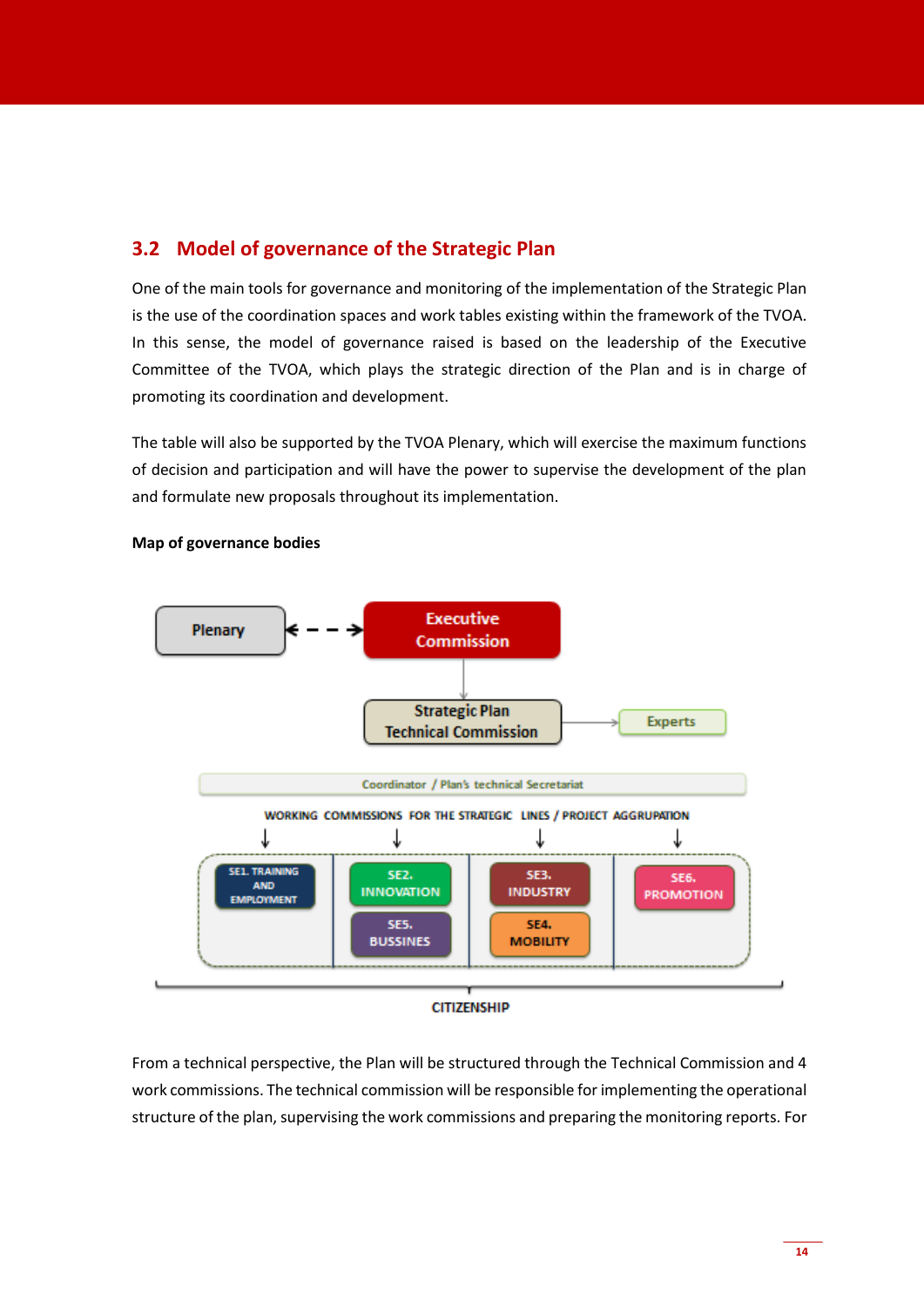this reason, it is expected that it has the support of a technical secretary or a director of the Strategic Plan and external experts.

With regard to the work Commissions, they will be in charge of advising and making recommendations about the different projects and meeting periodically to monitor their implementation. The commissions will have a person in charge and will be formed by technical representatives of the administration in charge of implementing the actions and representatives of the business and associative network.